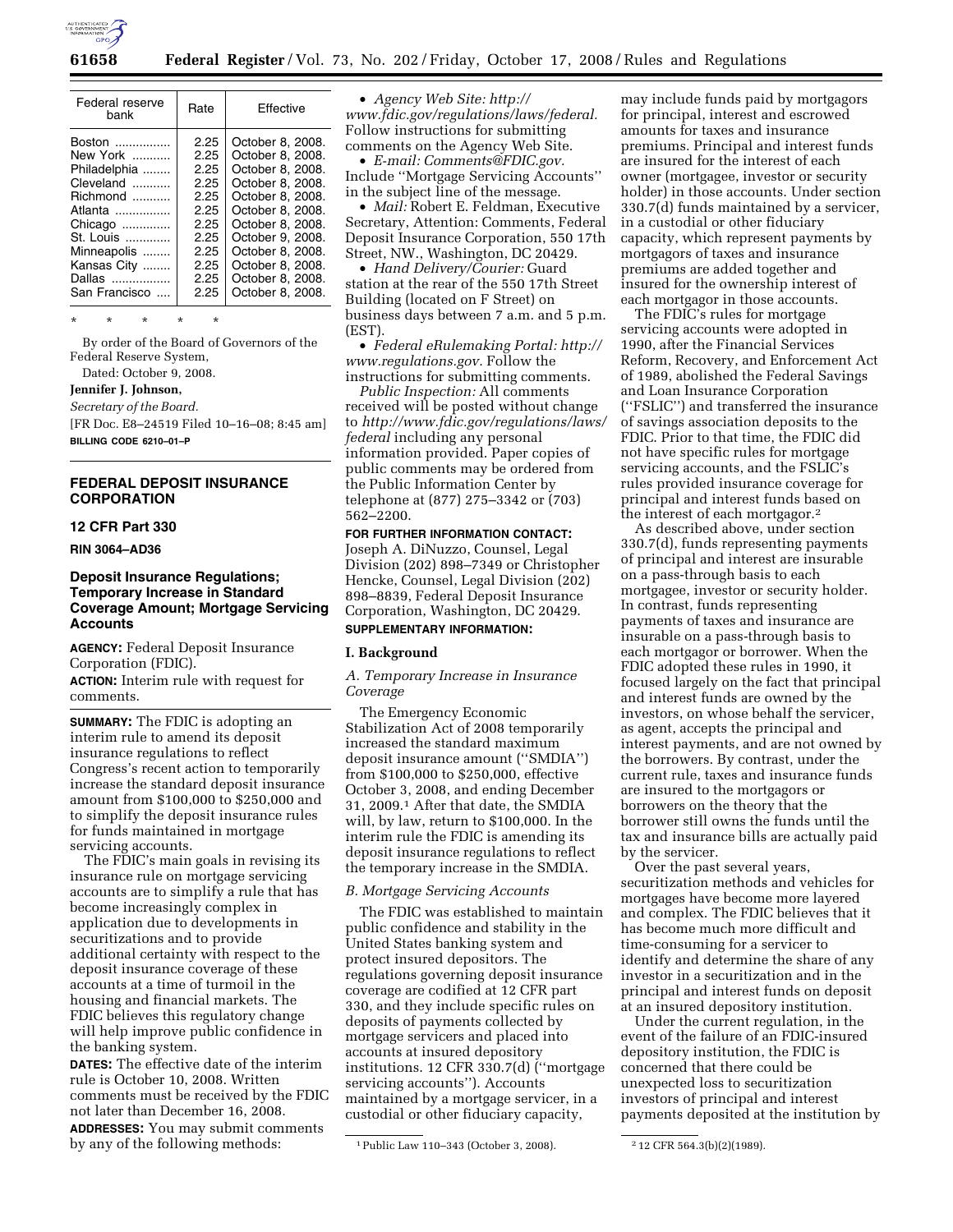a securitization servicer. As noted above, these accounts may involve multi-layered securitization structures, and it may prove difficult for the servicer holding a deposit account in the institution to identify every security holder in the securitization and determine his or her share. In addition, some investor holdings may far exceed the current \$250,000 per-depositor insurance limit.3 Application of the current rule under these circumstances could result in delays in the servicer receiving the insured amounts and in losses for amounts that, because of the complexity of the securitization agreements, cannot be attributed to the particular investors to whom the funds

belong. This outcome could increase losses to otherwise insured depositors, lead to withdrawal of deposits for principal and interest payments from depository institutions, and unnecessarily reduce liquidity for such institutions.

## **II. The Interim Rule (for Mortgage Servicing Accounts)**

#### *Explanation*

The FDIC's goals in this rulemaking are twofold. First, the FDIC seeks to make the coverage rules for mortgage servicing accounts easy to understand and easy to apply (in determining the applicable coverage amount). Second, the FDIC recognizes that, at any one time, billions of dollars in principal and interest funds may be on deposit at insured depository institutions, providing a significant source of liquidity for the institution and credit to the institution's community. The FDIC seeks to avoid any uncertainty as to the extent of deposit insurance coverage that could have inadvertent adverse consequences.

Because it may be difficult for a servicer to identify all investors and their individual interests in a securitization following the failure of an insured depository institution, the coverage under the interim rule will be determined on a per-mortgagor (or borrower) basis. Moreover, servicers will be able to identify mortgagors more quickly than investors, thus permortgagor coverage will enable the FDIC to pay deposit insurance more quickly.

Under the interim rule, the coverage afforded in connection with a mortgage servicing account will be based on each mortgagor's payments of principal and

interest into the mortgage servicing account, up to standard maximum deposit insurance amount (currently, through December 31, 2009, \$250,000) per mortgagor. In effect, coverage will be provided to the mortgagees/investors, as a collective group, based on the cumulative amount of the mortgagors' payments of principal and interest into the account. This insurance coverage afforded in connection with principal and interest payments in mortgage servicing accounts will not be aggregated with or otherwise affect the coverage provided to mortgagors in connection with other accounts the mortgagors might maintain at the same insured depository institution. As under the current insurance rules, under the interim rule amounts in a mortgage servicing account constituting payments of taxes and insurance premiums will be insured on a *pass-through* basis as the funds of each respective mortgagor. Such funds will be added to other individually owned funds held by each such mortgagor at the same insured institution and insured to the applicable limit.

### *Effective Date of the Interim Rule*

The interim rule applies to all existing and future mortgage servicing accounts as of October 10, 2008, the date on which the FDIC Board of Directors approved the interim rule. October 10, 2008 also is the date the interim rule was filed for public inspection with the Office of the **Federal Register**. In this regard, the FDIC invokes the *good cause*  exception to the requirements in the Administrative Procedure Act 4 (''APA'') that, before a rulemaking can be finalized, it must first be issued for public comment and, once finalized, must have a delayed effective date of thirty days from the publication date. The FDIC believes good cause exists for making the interim rule effectively immediately. Under the current rules, the complexity of determining the actual interest of each investor in a securitization could delay significantly the payment of insurance coverage and, potentially, could result in a determination of uninsured funds because investors and their interests cannot be identified. The interim rule simplifies the coverage rules for mortgage servicing accounts to address those issues, while recognizing the continued relationship of the principal and interest payments and taxes and insurance payments to the mortgagor. As a result, the interim rule will provide greater certainty to depositors, servicers, mortgagees, investors, and other

security holders, depository institutions, and other parties involved in the securitization of mortgages about the extent to which those accounts are insured.

For these reasons, the FDIC has determined that the public notice and participation that ordinarily are required by the APA before a regulation may take effect would, in this case, be contrary to the public interest and that good cause exists for waiving the customary 30-day delayed effective date. Nevertheless, the FDIC desires to have the benefit of public comment before adopting a permanent final rule and thus invites interested parties to submit comments during a 60-day comment period. In adopting the final regulation, the FDIC will revise the interim rule, if appropriate, in light of the comments received on the interim rule.

#### **III. Request for Comments**

The FDIC requests comments on all aspects of this interim rule.

#### **IV. Paperwork Reduction Act**

The interim rule will revise the FDIC's deposit insurance regulations. It will not involve any new collections of information pursuant to the Paperwork Reduction Act (44 U.S.C. 3501 *et seq.*). Consequently, no information collection has been submitted to the Office of Management and Budget for review.

#### **V. Regulatory Flexibility Act**

The Regulatory Flexibility Act requires an agency that is issuing a final rule to prepare and make available a regulatory flexibility analysis that describes the impact of the final rule on small entities. 5 U.S.C. 603(a). The Regulatory Flexibility Act provides that an agency is not required to prepare and publish a regulatory flexibility analysis if the agency certifies that the final rule will not have a significant economic impact on a substantial number of small entities.

Pursuant to section 605(b) of the Regulatory Flexibility Act, the FDIC certifies that the interim rule will not have a significant impact on a substantial number of small entities. The interim rule implements the temporary increase in the SMDIA and simplifies the coverage rules for mortgage servicing accounts.

## **VI. The Treasury and General Government Appropriations Act, 1999—Assessment of Federal Regulations and Policies on Families**

The FDIC has determined that the interim rule will not affect family wellbeing within the meaning of section 654

<sup>3</sup>As noted above, the Emergency Economic Stabilization Act of 2008 temporarily increased the standard maximum deposit insurance amount from \$100,000 to \$250,000, effective October 3, 2008, and ending on December 31, 2009. After that date, the insurance coverage limit will, by law, return to

<sup>4 5</sup> U.S.C. 553.